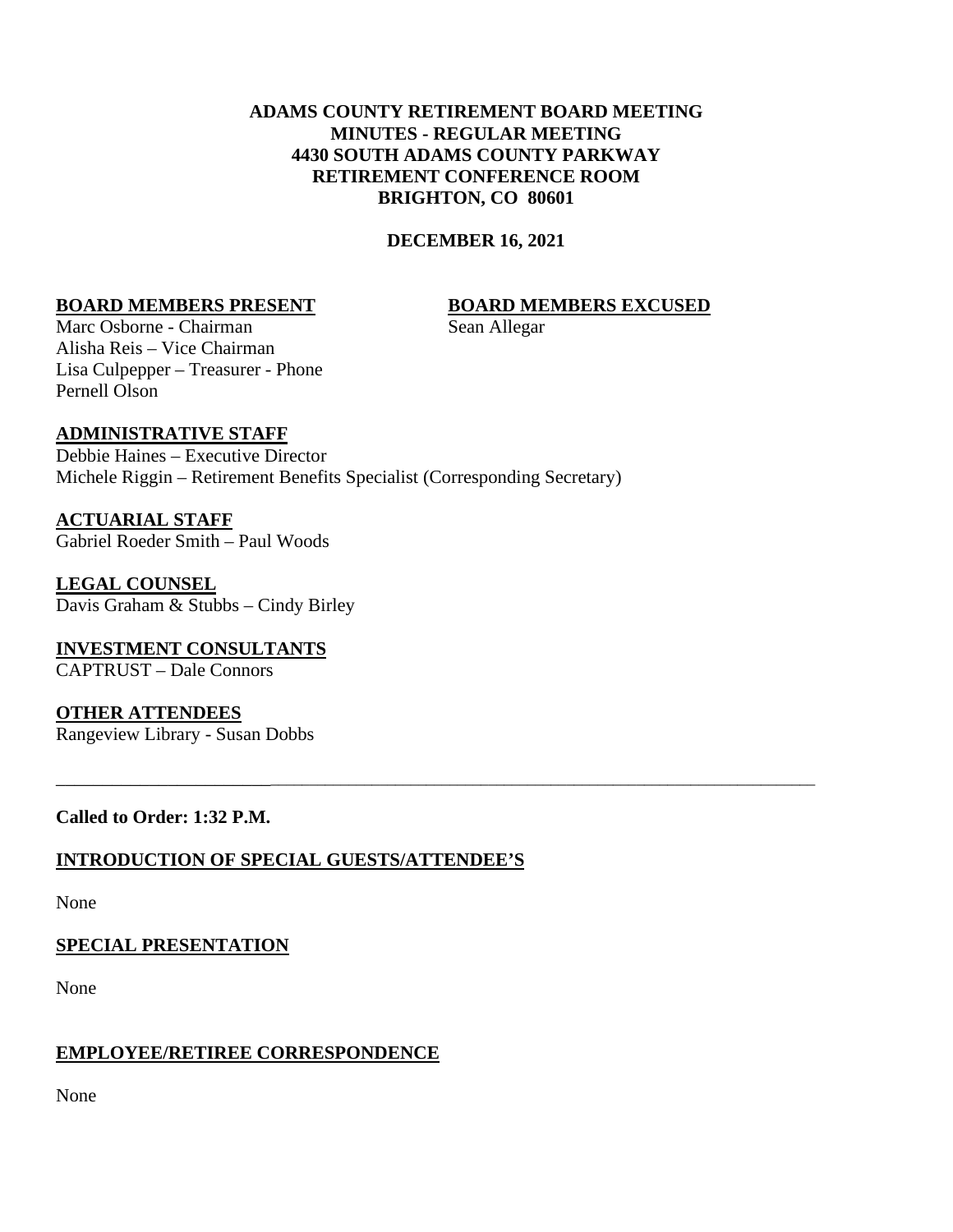# **REGULAR BUSINESS SESSION**

None

# **CONSENT AGENDA**

**Consent Agenda: Distributed by E-Mail**

**Approval of Regular Board Meeting Minutes – November 4, 2021 Approval of Money Manager Fund Totals – October 2021**

**Provided at Board Meeting: Approval of Terminated Retirement Members Payout Report – November 2021**

**Ratify of Administrative Expenditures – December 2, 2021** Expenditures - \$ 177,213.70 Paid November Expenditures - \$ 1,772.31

**Moved by Board Member – Mr. Olson Seconded by Board Member – Ms. Reis**

**Unanimously carried.**

## **UNFINISHED BUSINESS**

None

## **NEW BUSINESS**

## **Davis Graham & Stubbs – Cindy Birley Approve, Adopt and Execute Certificate, Resolution and Amendment No. Four to the Adams County Retirement Plan**

Ms. Birley went over the Summary of Changes regarding Amendment No. Four to the Adams County Retirement Plan with the Board. She stated that the changes associated with this Amendment is related to the bi-weekly payroll change.

Ms. Birley stated that at the November 2021 Board meeting she discussed employees being hired at age 65 and then terminating with only a few months of service. The Board had agreed to add the 5-year vesting rule however after further research Ms. Birley indicated that this would be difficult getting approved by the IRS. She indicated there could be some other options that she would like to look into with Gabriel Roeder Smith's (GRS) help but needs time to look at everything within the Plan.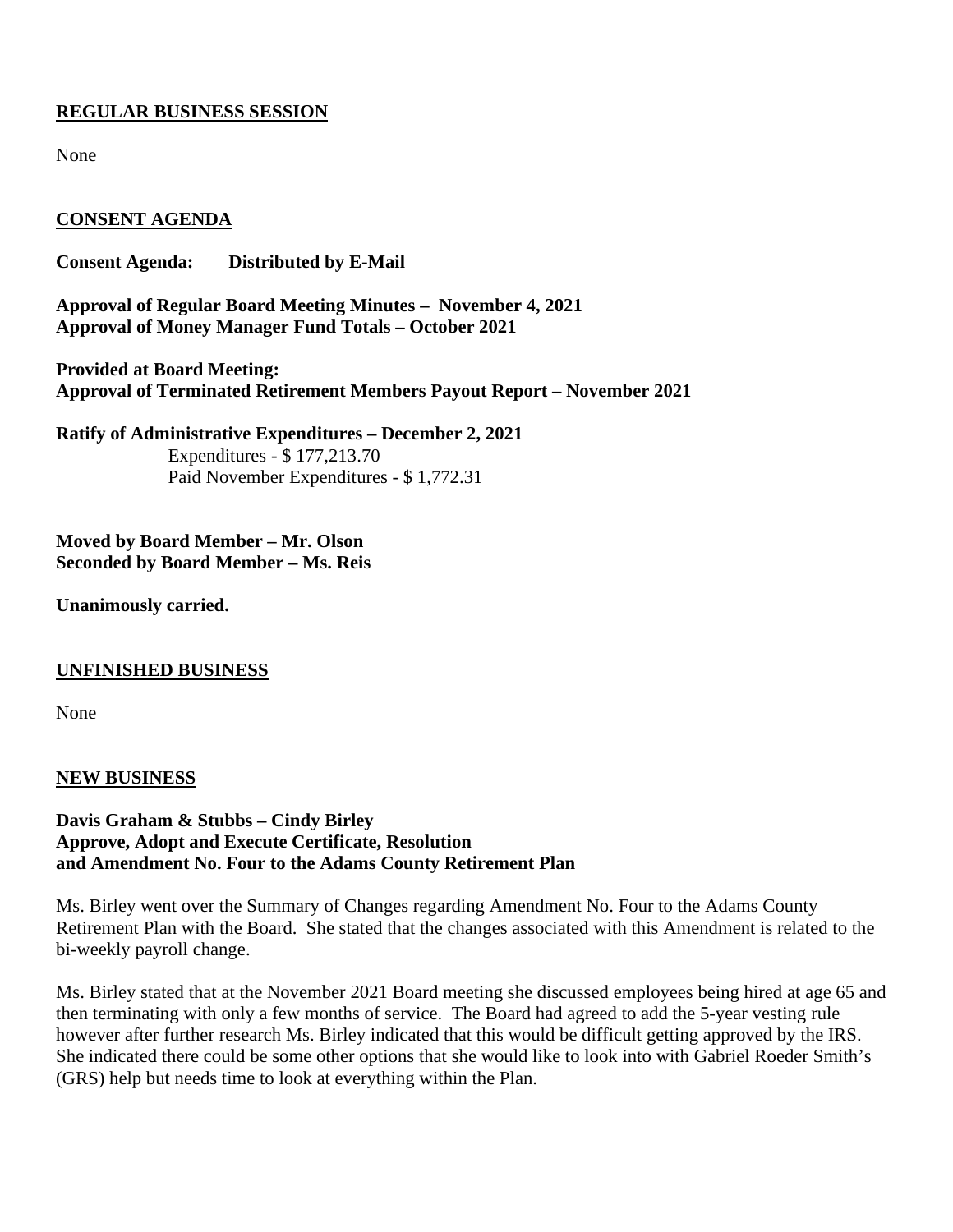Mr. Olsen moved to approve the Certificate, Resolution, and the Amendment No. 4 to the Adams County Retirement Plan (As Amended and Restated Effective January 1, 2020) as presented. Ms. Reis seconded the motion and it was unanimously carried.

Ms. Haines read the Certificate and Resolution (Oath) to the Board of Retirement and this your free act and deed. Mr. Osborne, Ms. Reis, Ms. Culpepper and Mr. Olsen all responded, "I do".

Ms. Haines read the Affirmation regarding the Amendment No. Four to the Adams County Retirement Plan (As Amended and Restated Effective January 1, 2020) and this your free act and deed. Mr. Osborne, Ms. Reis, Ms. Culpepper and Mr. Olsen all responded, "I do".

## **Retirement – Debbie Haines Board Member Election**

Ms. Haines stated that Mr. Allegar won the Board Member Election, there was one other person who accepted the nomination. Ms. Haines indicated that Mr. Allegar won with 56.9% of the votes and Ms. Gallegos had 43.10% of the votes. Ms. Haines noted that 819 employees participated in the election.

# **STANDING REPORTS**

## **CAPTRUST – Dale Connors Monthly Investment Update**

Mr. Connors indicated there was a reversal with the interest rates in November 2021 which affected the stock and bond markets. Mr. Connors stated stocks were negative across the board with growth index being positive. Mr. Connors noted that YTD the Plan was up 13.6% through November 2021.

## **Davis Graham & Stubbs – Cindy Birley Legal Update**

Ms. Birley informed the Board that the IRS has finalized the new W4P however the Plan is not required to accept it until January 1, 2023. Ms. Birley stated that she and Ms. Haines will be spending time with PensionGold in regards to mapping the existing W4P calculation methods over to the new W4P calculation methods.

# **Gabriel Roeder Smith – Paul Wood Actuarial Update**

Mr. Wood indicated he has been working on testing with Ms. Haines regarding the Bi-Weekly pay implementation.